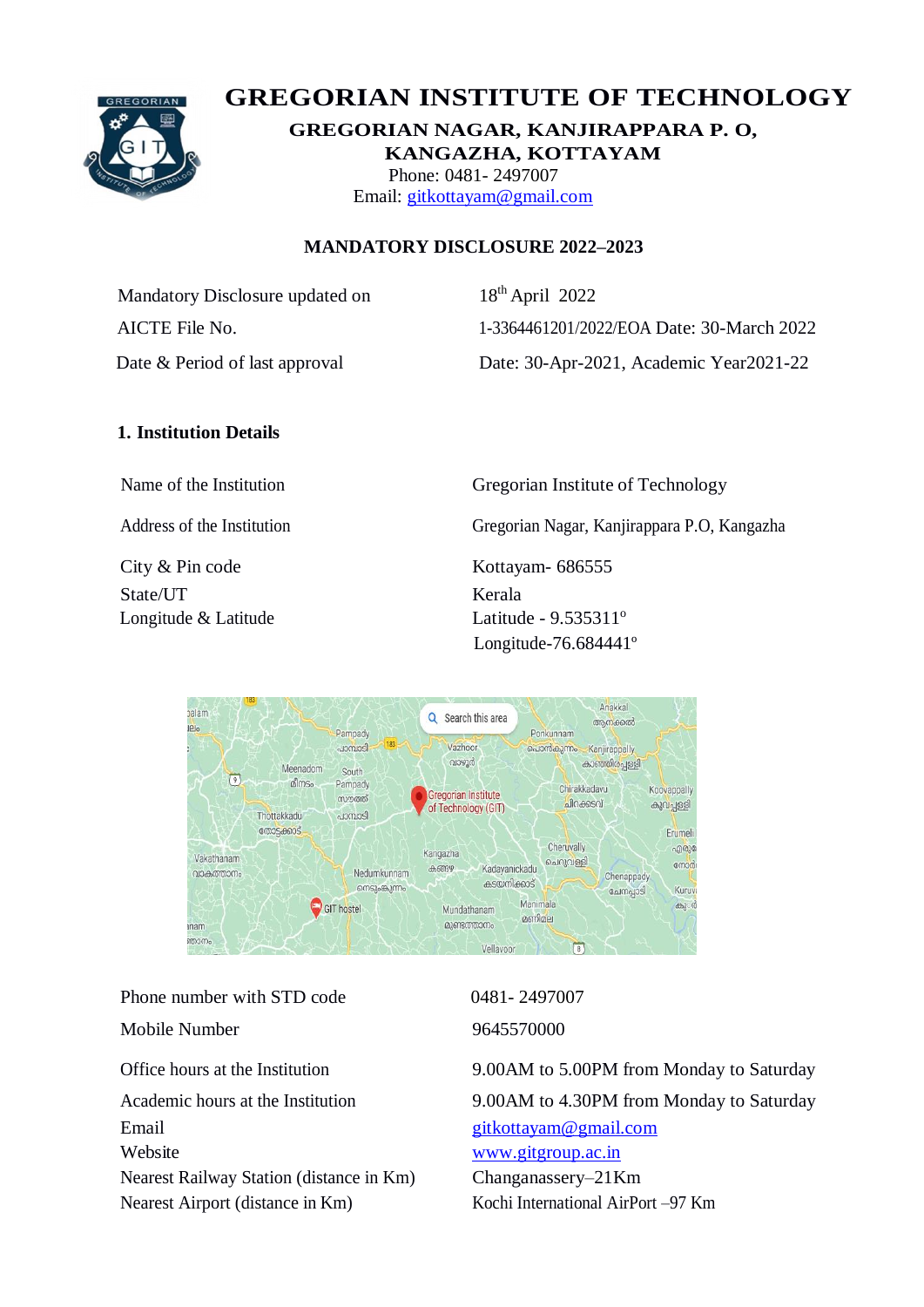#### **2. Type of Institution** Private -Self Financed

# **Running the Institution.** Trust, Pathanamthitta

Type of Organization Trust

#### **4. Name of Principal / Director** Mr. M Kishore Kumar

Designation Principal Phone number 9497329781 Highest Degree M. Tech Field of Specialization Image Processing

**3. Name of the Organization** Mar Gregorious Memorial Education & Charitable Organization Address Muthumarathil Building, Elanthoor East P.O Pathanamthitta Registration No & Date BK IV 40/2016,  $1<sup>st</sup>$  April 2016 Registered with Sub Registrar Office, Pathanamthitta Frequency of meeting Board meeting once in three months

Email [principalgitkottayam@gmail.com](mailto:principalgitkottayam@gmail.com)

**5. Name of the Affiliating University** State Board of Technical Education, Kerala Address Thiruvananthapuram, Kerala Website [www.tekerala.org](http://www.tekerala.org/)[,www.dtekerala.gov.in](http://www.dtekerala.gov.in/)

**6. Governance**

#### **Governing Board Members**

| <b>CHAIRMAN:</b>      | <b>Mr. JOJY THOMAS</b>      |
|-----------------------|-----------------------------|
| <b>VICE CHAIRMAN:</b> | <b>Mrs. LIBINU B SAM</b>    |
| <b>INDUSTRIALIST:</b> | <b>Mr. BIJU C THOMAS</b>    |
| <b>INDUSTRIALIST:</b> | <b>Mr. JAYAN JOSHUA</b>     |
| <b>EDUCATIONIST:</b>  | <b>Rev. Fr. T A EDAYADI</b> |
| <b>EDUCATIONIST:</b>  | <b>Dr. SATHEESH KUMAR</b>   |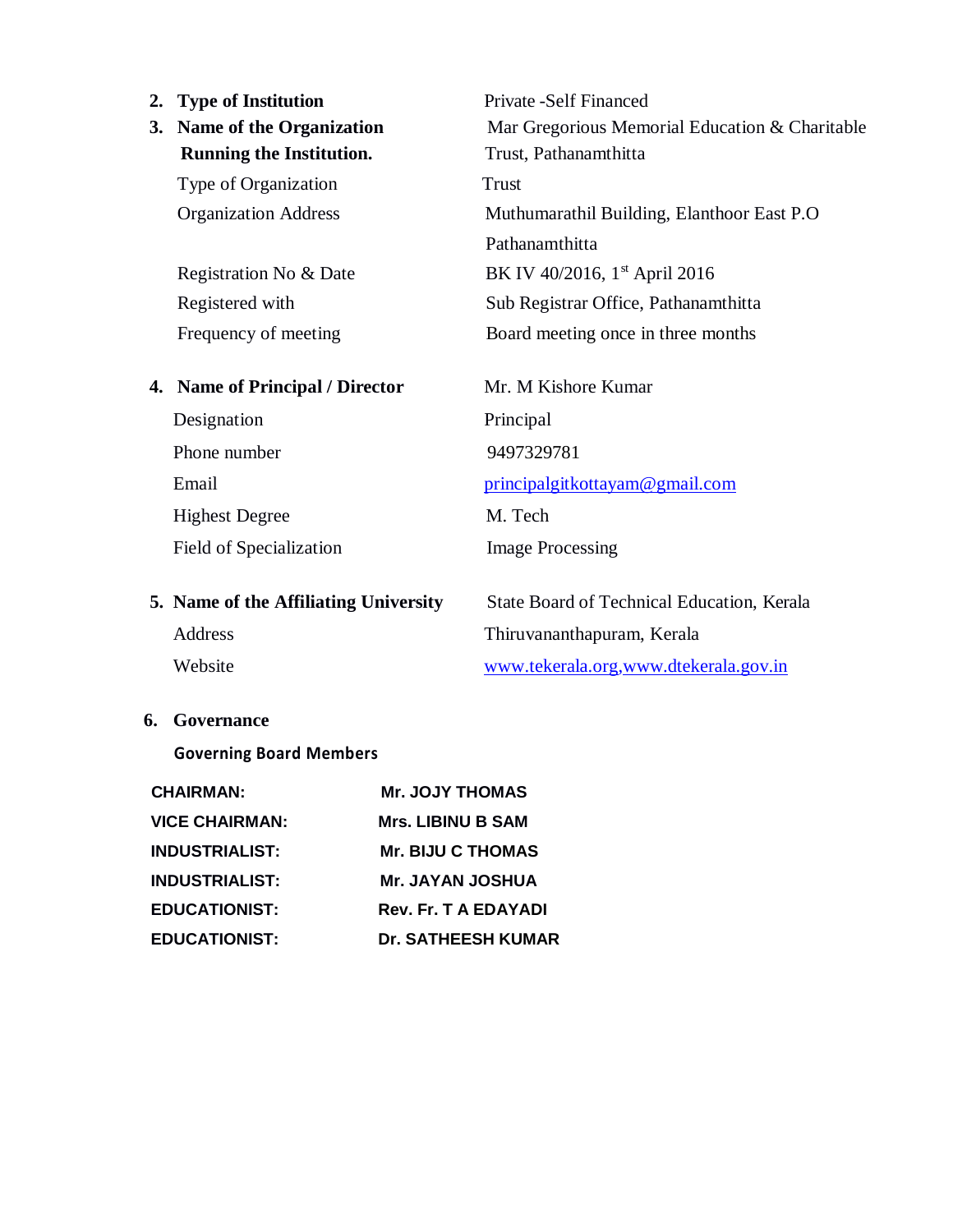#### **Organizational Chart**



#### **StudentfeedbackmechanismonInstitutionalGovernance/facultyperformance**

There is an in-house mechanism to give feedback about the institutional governance and faculty performance

#### **Grievance Redressal Mechanism for faculty, staff and students**

Various Committees prescribed by AICTE/Government/Department are formed for Grievance redressal for students, faculty and staff.

#### **Antiragging Committee**

#### Convenor:

Mr. Kishore Kumar, Principal

#### Members:

- 1. Mr. Rathish Balakrishnan, Head of Department, Diploma Tool & Die Engineering
- 2. Mrs. Asha Anil , Lecture Civil
- 3. Mrs. Shenu S, Lecture ,Electrical & Electronics Engineering
- 4. Mr.Jayasankar P, Workshop Superintend
- 5. Mr. Roji Philip, PTA member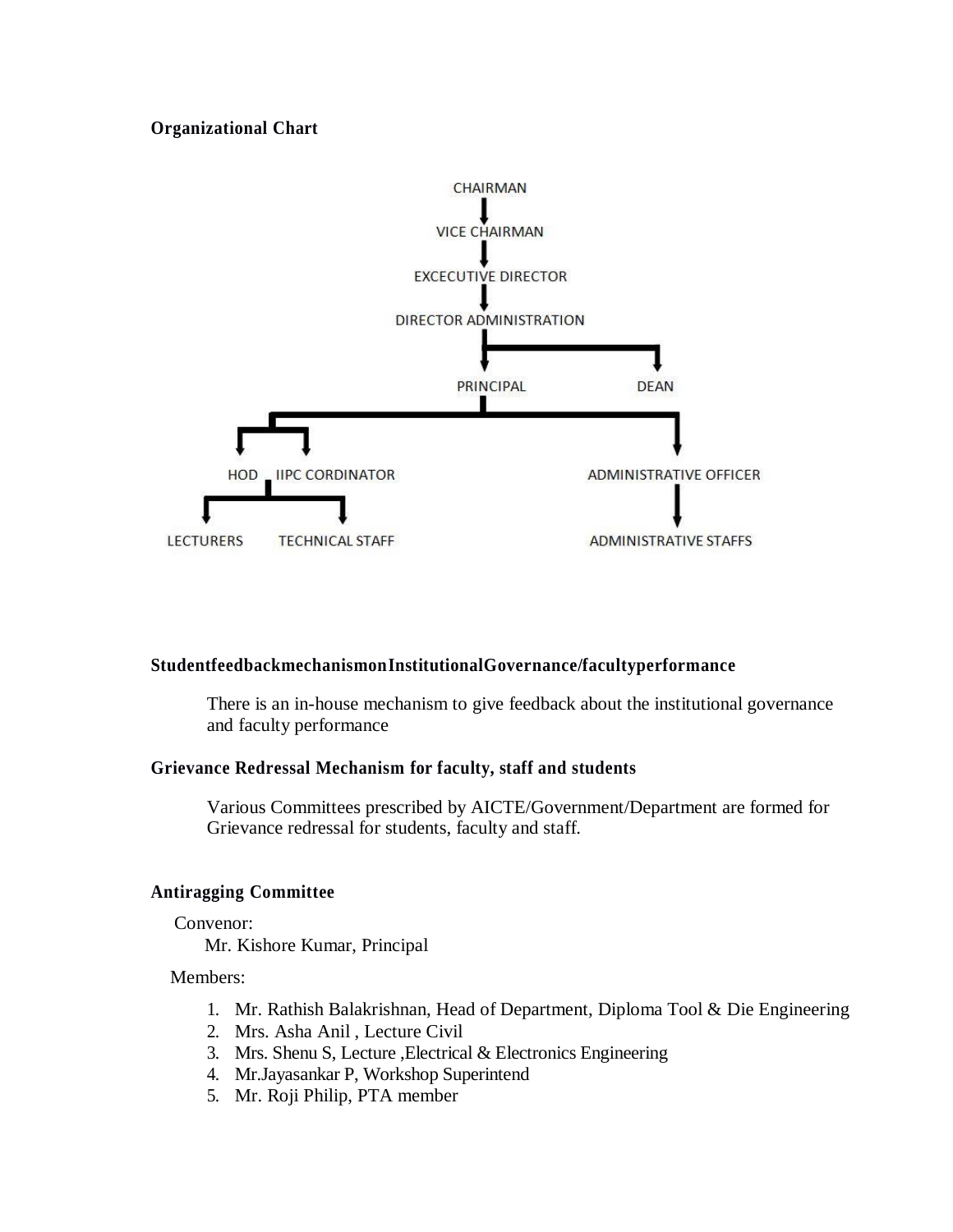- 6. Mr. Shajan, Sub Inspector of Police, Karukachal
- 7. Mrs. Omana Aravindakshan, Ward Member
- 8. Mr. Anish Pambady, Local Media
- 9. Mr.Sijo Sunny, Student S5 Tool & Die Engineering
- 10. Mr. Prince P Abraham, Student S2 Civil
- 11. Mr. K.S Anoop, Student S1 Tool & Die
- 12. Mr. Aswin Biju, Student S1 Mechanical

#### **Online Grievance Redressal** http://www.gitgroup.ac.in/SGRC.php

#### **Grievance Redressal Committee**

|          | Chairperson:                    |                                                            |
|----------|---------------------------------|------------------------------------------------------------|
|          | Mr. Kishore Kumar -             | Principal                                                  |
| Members: |                                 |                                                            |
|          |                                 | 1. Mr. Rethish Balakrishnan- HOD, Tool $&$ Die Engineering |
|          | 2. Mr. Shenu S                  | - Lecturer in EEE Department                               |
|          | 3. Mr. Jinesh P J               | - Lecturer in EEE Department                               |
|          | $\lambda$ as a set of $\lambda$ | 0.1.00011                                                  |

4. Mr. Mammen C Thomas - Student, S3 Civil

#### **Internal Complaints Committee (ICC)**

#### Chairperson:

Mrs. Remya M N - HOD, Electrical & Electronics Engineering

#### Members:

- 1. Miss. Deethumol Augustin Lecturer in EEE Department
- 
- 3. Mrs. Manjusha K S Librarian
- 4. Mrs. Shony Susan Philip Head Clerk
- 5. Miss. Akshaya O C Student, S3 EEE
- 6. Miss. Archana Thankachan Student, S5 CE
- 7. Mr. Vivek Aby Mathew Student, S3 EEE
- 
- 2. Mr. Sarath S Lecturer in ME Department
	-
	-
	-
	-
	-

#### **Committee for SC/ST**

Convener:

#### Brijesh K.J, HOD in Automobile Department

#### Members:

- 1. Miss. Saritha K Giri, Lecturer in General Department
- 2. Mr. Mohammed Roshan, Lecturer in Automobile Department
- 3. Mr. Sarath S, Lecturer in Mechanical Department
- 4. Mr. Vineeth M Murali, Administrative Staff
- 5. Mr. Jithendran P S, Student S3 EEE
- 6. Mr. Anandu Vinod, Student S1 AU
- 7. Mr.Pribin Prince, Student S1 CE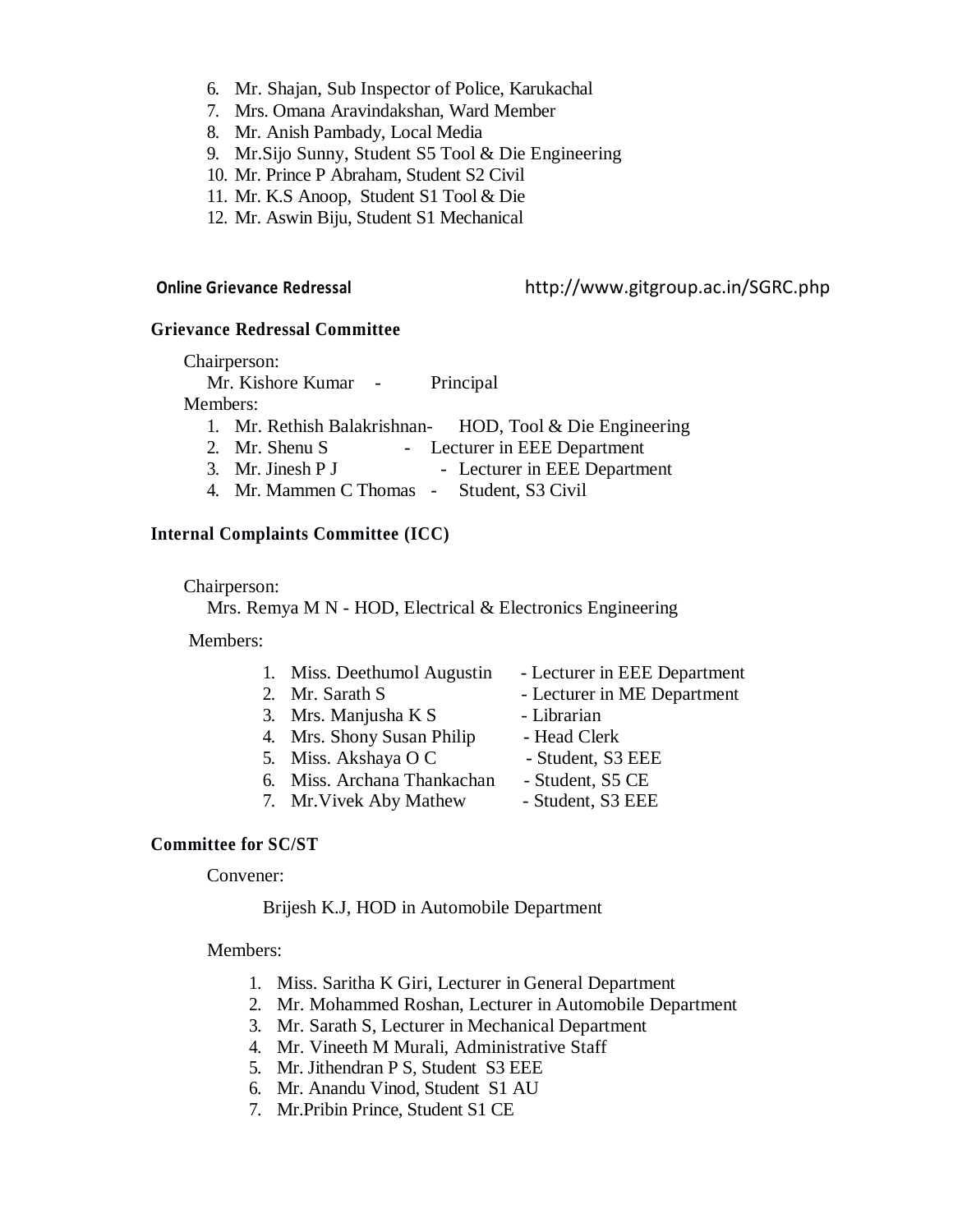#### **Internal Quality AssuranceCell**

#### Chairperson:

Mr. Kishore Kumar - Principal

Members:

|  | 1. Mrs. Lucky Abraham                    | - Member from Management     |
|--|------------------------------------------|------------------------------|
|  | 2. Mrs. Joseph John                      | - HOD, Mechanical Department |
|  | 3. Mrs. Brijesh K J                      | -HOD, Automobile Department  |
|  | 4. Mr. Lins Anna Sam                     | - Lecturer EEE               |
|  | 5. Mr. Fibinu B Sam                      | -Admn. Officer               |
|  | 6. Mr. Rahul V M                         | - Alumini                    |
|  | 7. Mr. Athul B                           | - Student, S4 Civil          |
|  | 8. Mr. Remla Beegam                      | - Panchayat President        |
|  | 9. Mr. Biji Kumar                        | - Industrialist              |
|  | 10. Mrs. Simi K Raveendran - Lecturer CE |                              |
|  | 11. Mrs. Remya M N                       | - HOD, EEE Department        |

### **OtherCommittees**

# **(i) Career Guidance and Placement Cell**

#### Placement Officers

Satish Ullattil - HOD, Training & Placement Department Anish C L - Placement Officer

#### Members

All S5/S6 Tutors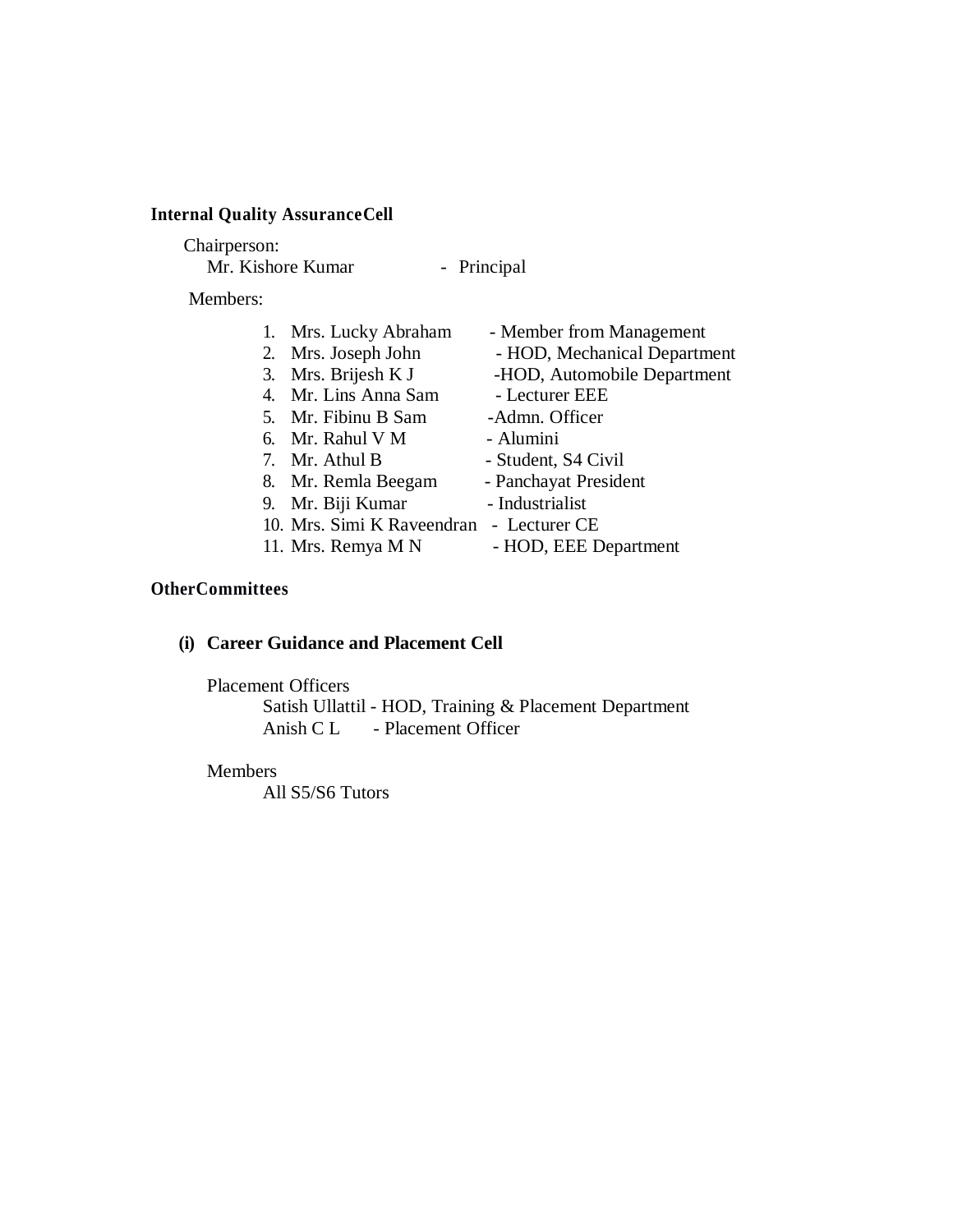**(ii) Budget Allocation and Utilization Committee**

#### **6. Programmes**

#### **Name of Programmes approved by AICTE**

- 1. CivilEngineering
- 2. MechanicalEngineering
- 3. Electrical & ElectronicsEngineering
- 4. Tool & Die Engineering
- 5. Automobile Engineering

**Name of Programmes Accredited by AICTE -** Nil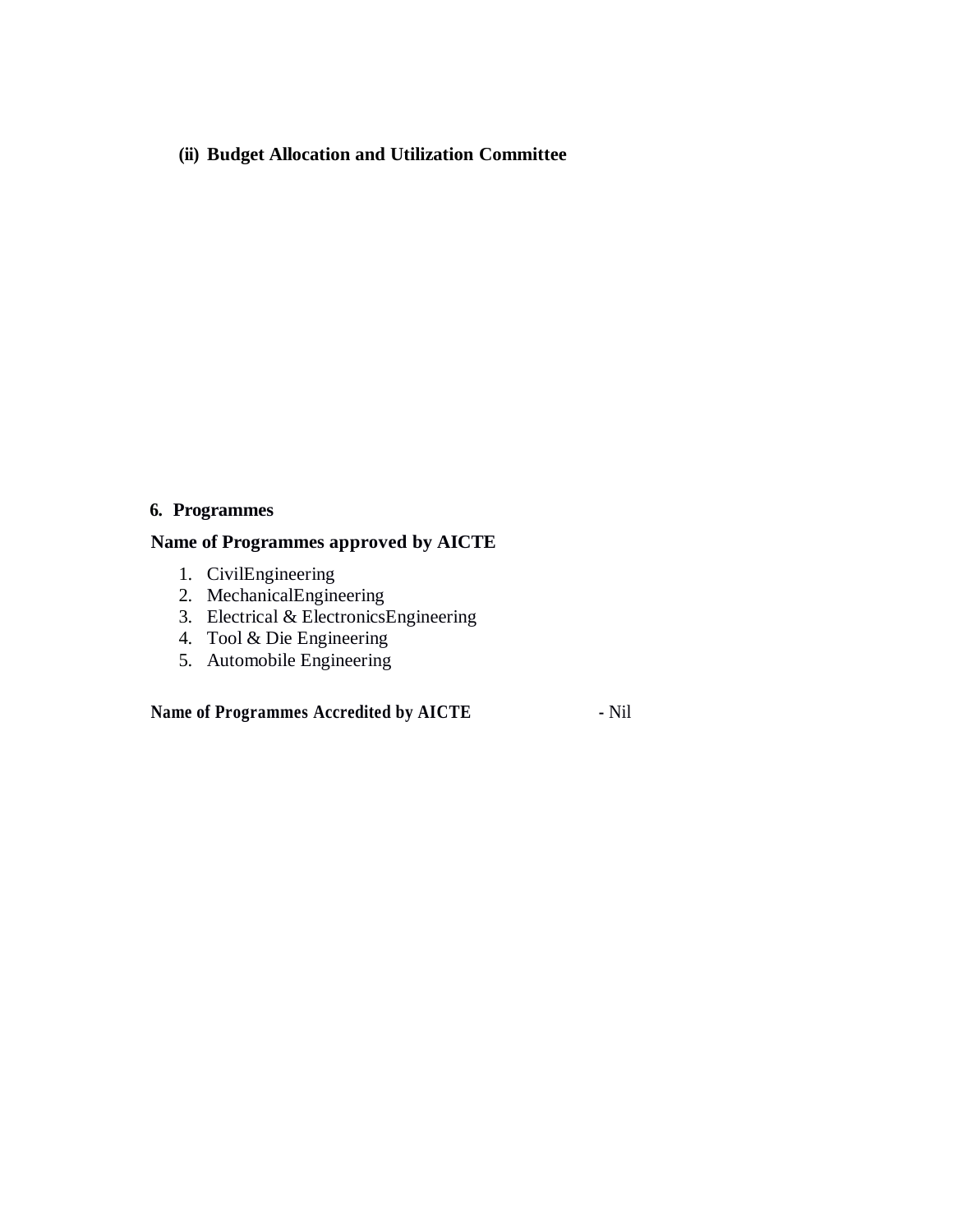# **Details of Programmes**

| a) Name of the Programme                                     | Civil Engineering, Diploma, 3 Years                     |            |            |  |
|--------------------------------------------------------------|---------------------------------------------------------|------------|------------|--|
| Year<br>Sanctioned Intake                                    | 2020<br>60                                              | 2019<br>60 | 2018<br>60 |  |
| b) Name of the Programme                                     | Mechanical Engineering, Diploma, 3Years                 |            |            |  |
| Year<br>Sanctioned Intake                                    | 2020<br>60                                              | 2019<br>60 | 2018<br>60 |  |
| c) Name of the Programme                                     | Electrical and Electronics Engineering, Diploma, 3Years |            |            |  |
| Year<br>Sanctioned Intake                                    | 2020<br>60                                              | 2019<br>60 | 2018<br>60 |  |
| d) Name of the Programme                                     | Tool & Die Engineering, Diploma, 3Years                 |            |            |  |
| Year<br><b>Sanctioned Intake</b><br>e) Name of the Programme | 2020<br>60<br>Automobile Engineering, Diploma, 3Years   | 2019<br>60 | 2018<br>60 |  |
| Year<br>Sanctioned Intake                                    | 2020<br>60                                              | 2019<br>60 | 2018<br>60 |  |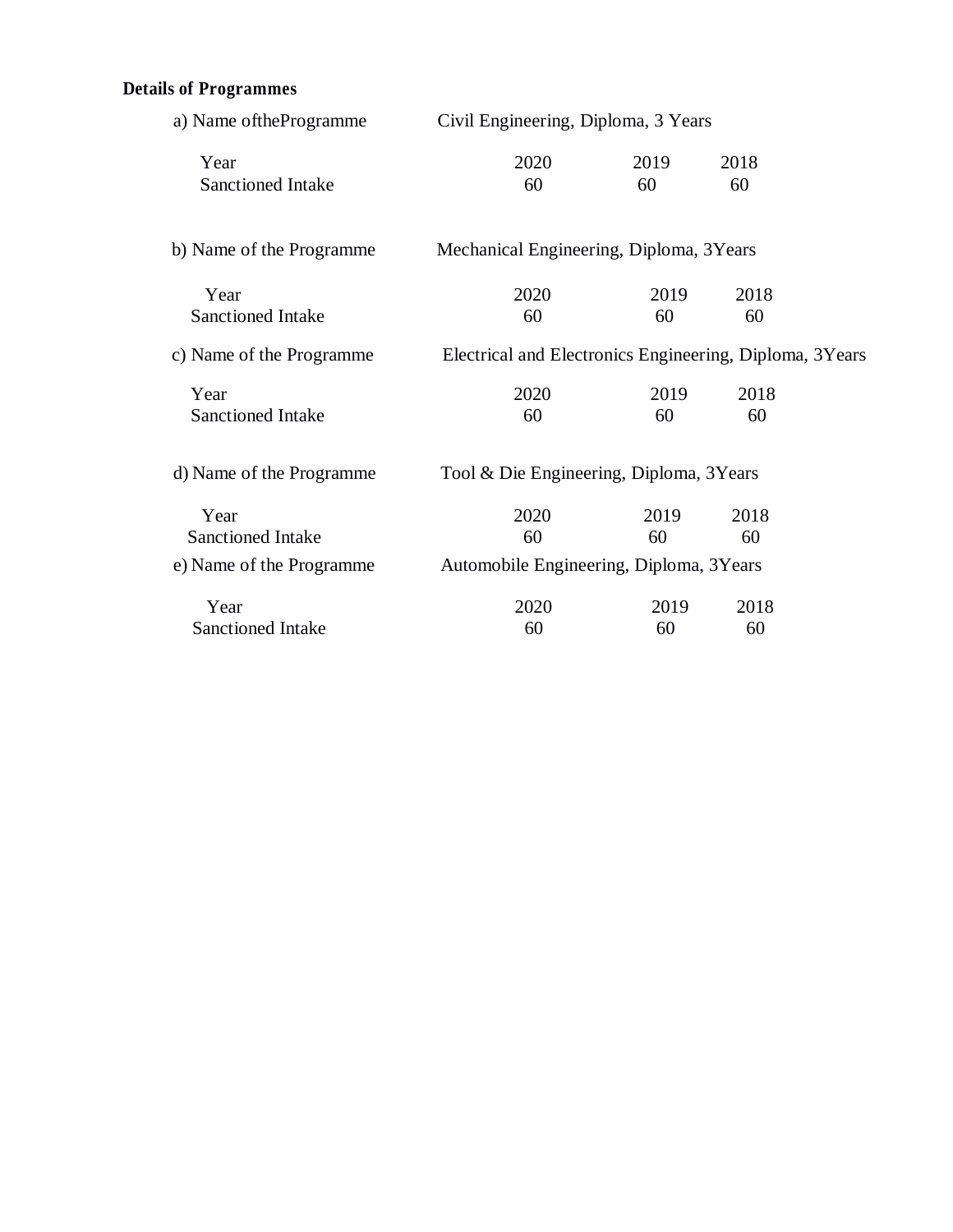## **Collaboration with foreign universities** Nil

# **7. Faculty**

**Branch wise list of faculty members**

# **Department of Civil Engineering - Faculty**

| Name<br>Designation<br>Qualification | Biju C Thomas<br>Head of the Department<br>Mtech                       |
|--------------------------------------|------------------------------------------------------------------------|
| Name<br>Designation<br>Qualification | Simi K Raveendran<br>Head of the Department<br>M.E. Structural         |
| Name<br>Designation<br>Qualification | Akhila Merin Thomas.<br>Lecturer in Civil Engineering<br><b>B.Tech</b> |
| Name<br>Designation<br>Qualification | Aswathi Aravind<br>Lecturer in Civil Engineering<br><b>B.Tech</b>      |
| Name<br>Designation<br>Qualification | Asha Anil<br>Lecturer in Civil Engineering<br>M.Tech                   |
| Name<br>Designation<br>Qualification | Praveena Raj<br>Lecturer in Civil Engineering<br>M.Tech                |
| Name<br>Designation<br>Qualification | <b>Nitty Sebastian</b><br>Lecturer in Civil Engineering<br>M.Tech      |
| Name<br>Designation<br>Qualification | Sukalya Sudarshanan<br>Lecturer in Civil Engineering<br>M.Tech         |
|                                      |                                                                        |

Permanent Faculty to Student ratio 1:25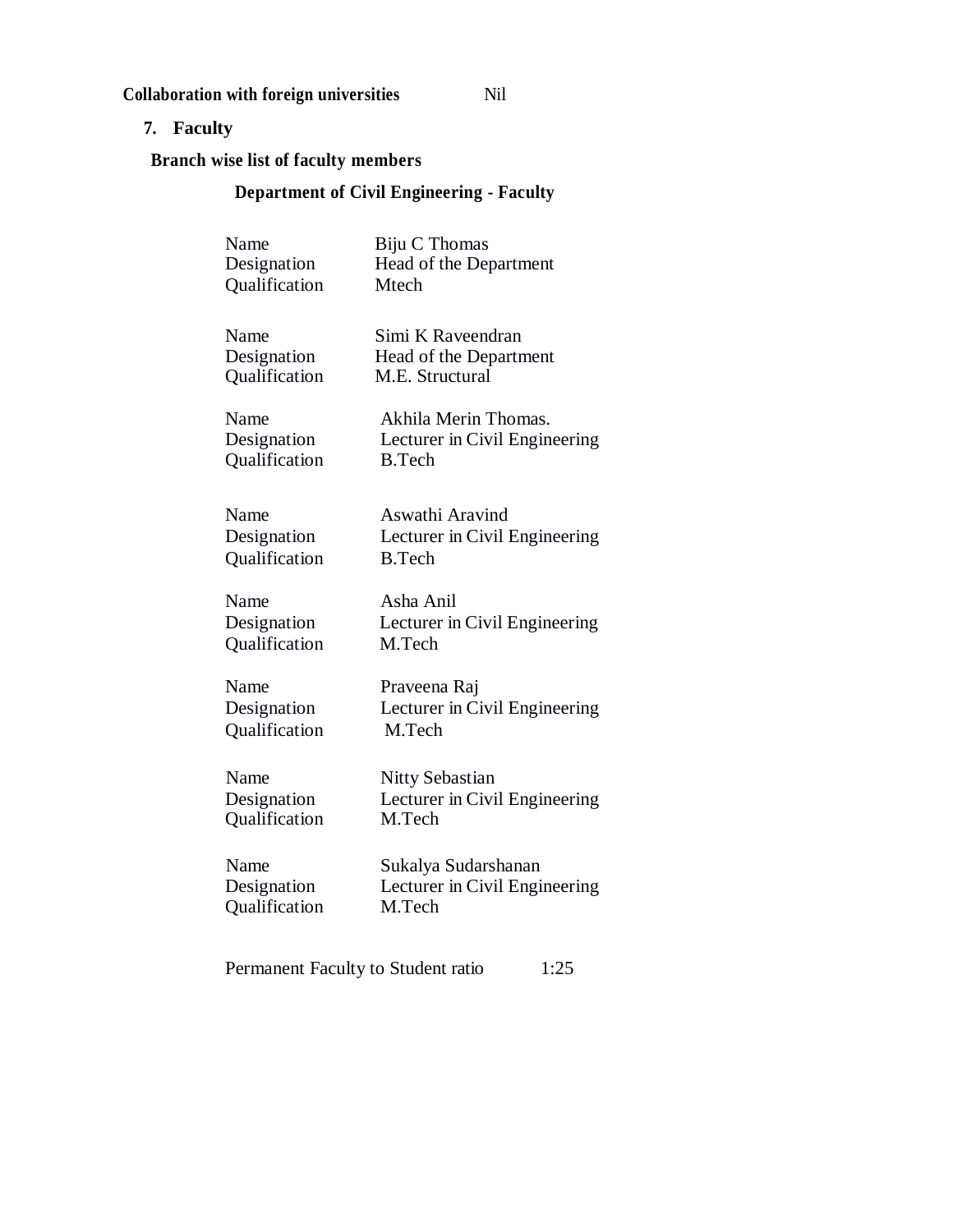# **Department of Mechanical Engineering - Faculty**

| Name                                       | Joseph John                                         |  |
|--------------------------------------------|-----------------------------------------------------|--|
| Designation<br>Qualification               | Head of the Department<br>M.Tech                    |  |
| Name                                       | Ansari P A                                          |  |
| Designation<br>Qualification               | Lecturer in Mechanical Engineering<br><b>B.Tech</b> |  |
| Name                                       | Jince Joseph                                        |  |
| Designation<br>Qualification               | Lecturer in Mechanical Engineering<br><b>B.Tech</b> |  |
| Name                                       | Siju Joseph                                         |  |
| Designation                                | Lecturer in Mechanical Engineering                  |  |
| Qualification                              | <b>B.Tech</b>                                       |  |
| Name                                       | Anoop Joseph                                        |  |
| Designation                                | Lecturer in Mechanical Engineering                  |  |
| Qualification                              | <b>B.Tech</b>                                       |  |
| Name                                       | Sandeep V Sabu                                      |  |
| Designation                                | Lecturer in Mechanical Engineering                  |  |
| Qualification                              | <b>B.Tech</b>                                       |  |
| Name                                       | <b>Sherin Peter</b>                                 |  |
| Designation                                | Lecturer in Mechanical Engineering                  |  |
| Qualification                              | M.Tech                                              |  |
| Name                                       | Sarath S                                            |  |
| Designation                                | Lecturer in Mechanical Engineering                  |  |
| Qualification                              | <b>B.Tech</b>                                       |  |
| Permanent Faculty to Student ratio<br>1:25 |                                                     |  |

# **Department of Electrical and Electronics Engineering-Faculty**

| Name          | Remya M N                                          |
|---------------|----------------------------------------------------|
| Designation   | <b>Head of Department</b>                          |
| Qualification | M.Tech                                             |
| Name          | Shenu S                                            |
| Designation   | Lecturer in Electrical and Electronics Engineering |
| Qualification | M. Tech                                            |
| Name          | Deethumol Augustine                                |
| Designation   | Lecturer in Electrical and Electronics Engineering |
| Qualification | M.Tech                                             |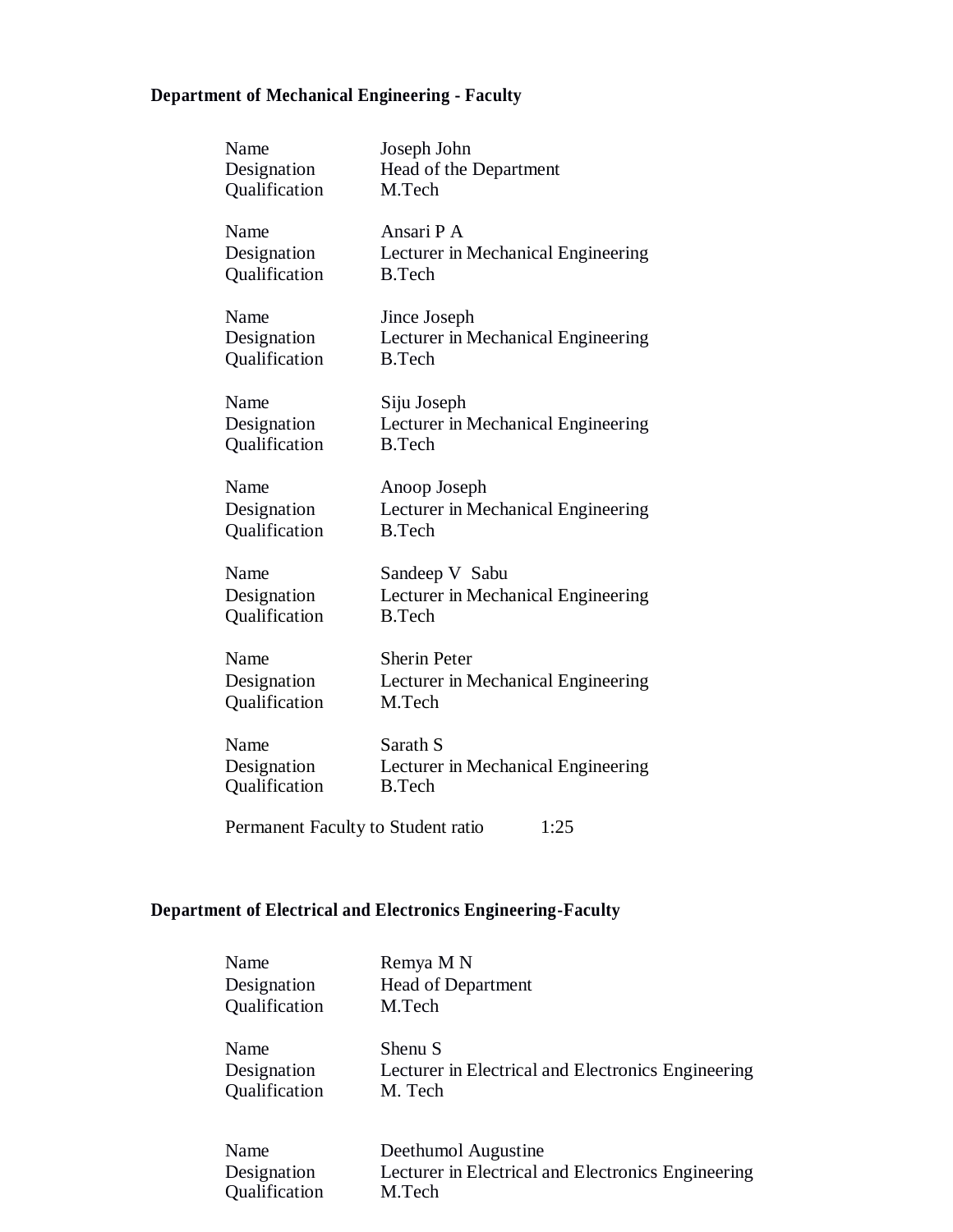| Name          | Linsa Anna Sam                                     |
|---------------|----------------------------------------------------|
| Designation   | Lecturer in Electrical and Electronics Engineering |
| Qualification | M.Tech                                             |
| Name          | Arun Sasidharan                                    |
| Designation   | Lecturer in Electrical and Electronics Engineering |
| Qualification | <b>B.Tech</b>                                      |
| Name          | Ragitha R                                          |
| Designation   | Lecturer in Electrical and Electronics Engineering |
| Qualification | M.Tech                                             |
| Name          | Jithin Babu                                        |
| Designation   | Lecturer in Electrical and Electronics Engineering |
| Qualification | M.Tech                                             |

#### Permanent Faculty to Student ratio 1:25

# **Department of Tool & Die Engineering - Faculty**

| Name          | Rathish Balakrishnan                 |
|---------------|--------------------------------------|
| Designation   | <b>Head of Department</b>            |
| Qualification | M.Tech                               |
| Name          | Nivin Joseph Vins                    |
| Designation   | Lecturer in Tool & Die Engineering   |
| Qualification | B.Tech                               |
| Name          | Jinesh P J                           |
| Designation   | Lecturer in Tool & Die Engineering   |
| Qualification | <b>B.Tech</b>                        |
| Name          | Abhijith S                           |
| Designation   | Lecturer in Tool $&$ Die Engineering |
| Qualification | <b>B.Tech</b>                        |
| Name          | Jeshin joy                           |
| Designation   | Lecturer in Tool & Die Engineering   |
| Qualification | B. Tech                              |
| Name          | Jithin Varghese                      |
| Designation   | Lecturer in Tool & Die Engineering   |
| Qualification | <b>B.Tech</b>                        |

Permanent Faculty to Student ratio 1:25

# **Department of Automobile Engineering - Faculty**

| Name        | Brijesh K J        |
|-------------|--------------------|
| Designation | Head of Department |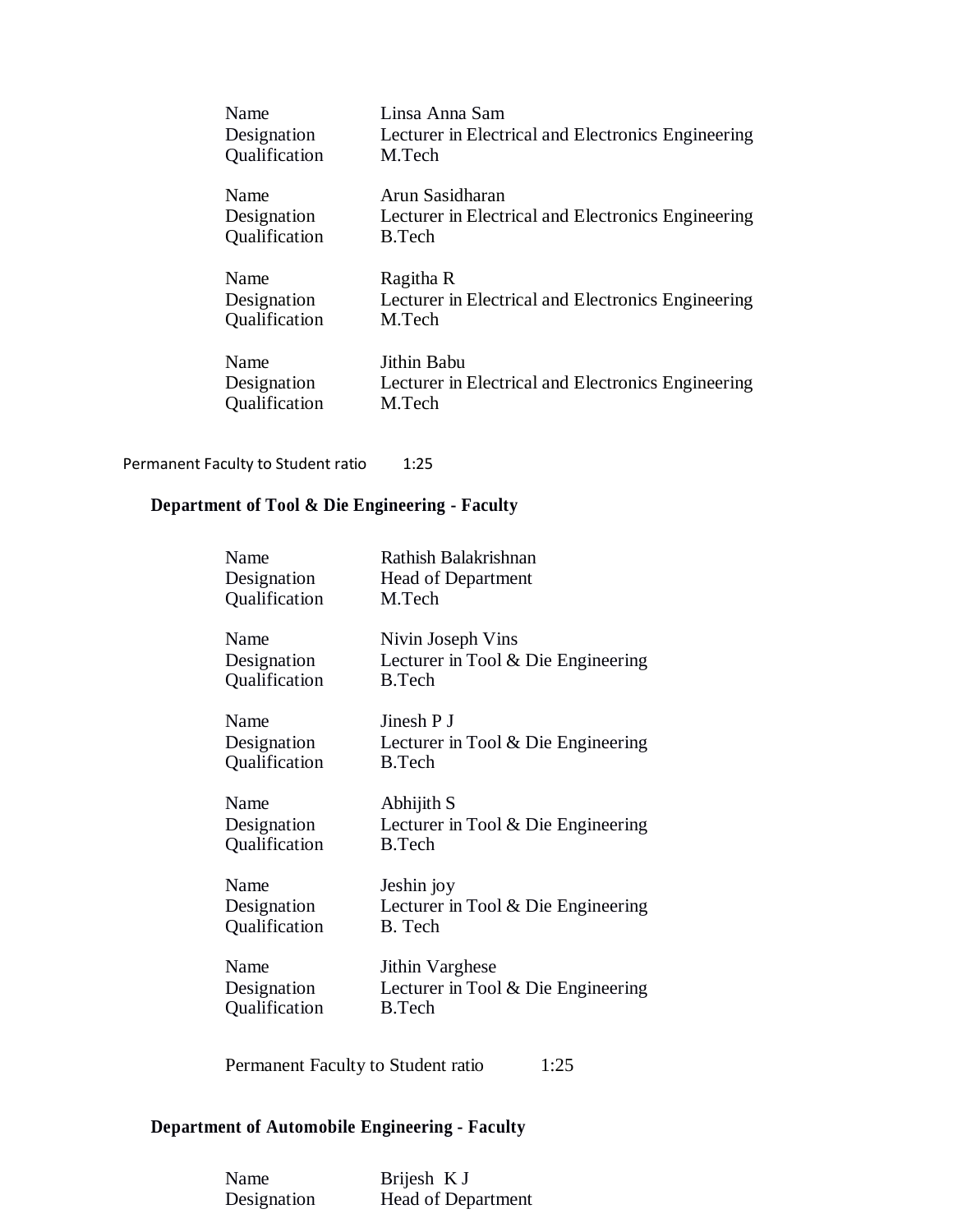| Qualification                      | M.Tech                             |
|------------------------------------|------------------------------------|
| Name                               | <b>Mohammed Roshan</b>             |
| Designation                        | Lecturer in Automobile Engineering |
| Qualification                      | M. Tech                            |
| Name                               | Anupama C Raj                      |
| Designation                        | Lecturer in Automobile Engineering |
| Qualification                      | <b>B.Tech</b>                      |
| Name                               | Jeffy Joe Abraham                  |
| Designation                        | Lecturer in Automobile Engineering |
| Qualification                      | <b>B.Tech</b>                      |
| Name                               | <b>Ashok Varghese</b>              |
| Designation                        | Lecturer in Automobile Engineering |
| Qualification                      | <b>B.Tech</b>                      |
| Name                               | Govind P Nair                      |
| Designation                        | Lecturer in Automobile Engineering |
| Qualification                      | <b>B.Tech</b>                      |
| Name                               | <b>Balu Vinods</b>                 |
| Designation                        | Lecturer in Automobile Engineering |
| Qualification                      | <b>B.Tech</b>                      |
| Permanent Faculty to Student ratio | 1:25                               |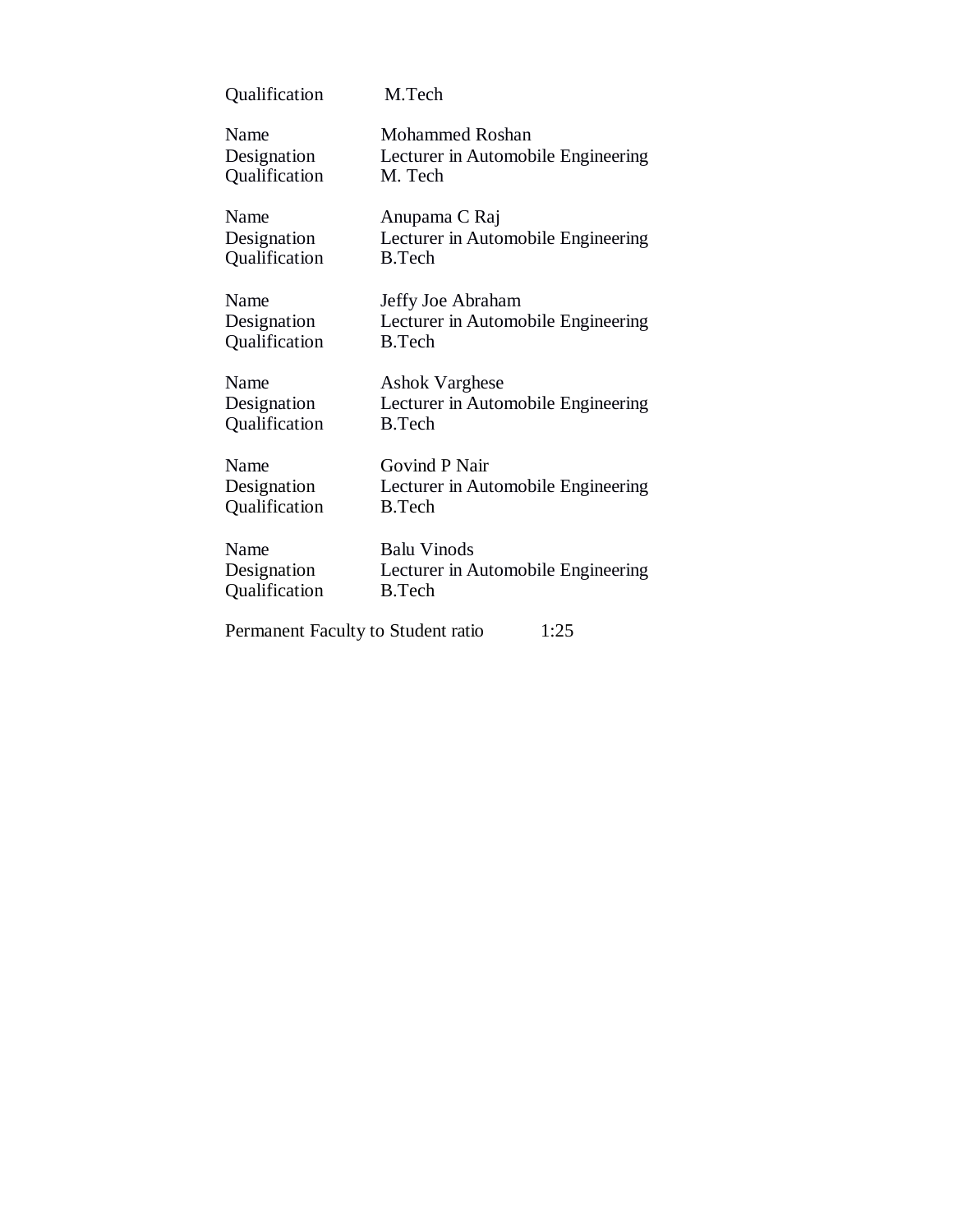# **General Department-Permanent Faculty**

| Name          | Saritha K Giri                          |
|---------------|-----------------------------------------|
| Designation   | Lecturer in Mathematics                 |
| Qualification | M. Sc. Mathematics                      |
| Name          | Lakshmi Krishnakumar                    |
| Designation   | <b>Lecturer</b> in Mathematics          |
| Qualification | M. Sc Mathematics                       |
| Name          | Lisa Shukoor                            |
| Designation   | Lecturer in English                     |
| Qualification | MA English,                             |
| Name          | Nishamol K.N                            |
| Designation   | Lecturer in English                     |
| Qualification | MA English                              |
| Name          | Thomsom P Mani                          |
| Designation   | Lecturer in Physics                     |
| Qualification | M. Sc Physics                           |
| Name          | Abhijith R Mohan                        |
| Designation   | Lecturer in Physics                     |
| Qualification | M. Sc Electronics                       |
| Name          | Sumya S Nair                            |
| Designation   | Lecturer in Chemistry                   |
| Qualification | M. Sc Chemistry, M.Ed                   |
| Name          | <b>Jinsu Mathew</b>                     |
| Designation   | Lecturer in Chemistry                   |
| Qualification | M.Sc Chemistry,                         |
| Name          | Akash M                                 |
| Designation   | <b>Instructor in Physical Education</b> |

Qualification Bachelor of Arts, BP.Ed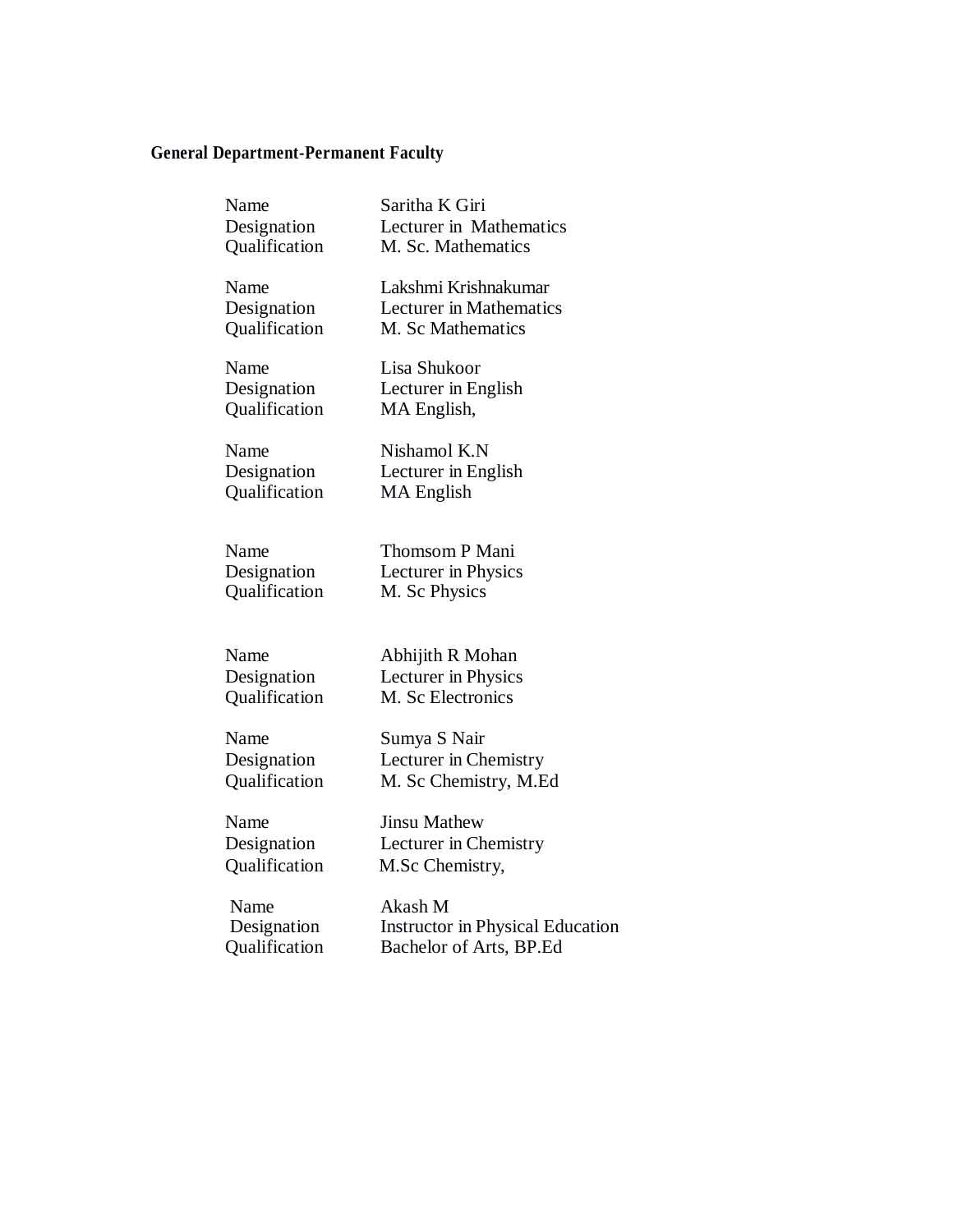# **8. Profile**

| a)           | Profile of Principal                                                                                                            | http://cpt.ac.in/principal.php                                             |  |  |
|--------------|---------------------------------------------------------------------------------------------------------------------------------|----------------------------------------------------------------------------|--|--|
| b)           | Profile of Civil Engineering Faculty                                                                                            | $http://cpt.ac.in/faculty.php?id=1$                                        |  |  |
| $\mathbf{c}$ | Profile of Computer Engineering Faculty                                                                                         | $http://cpt.ac.in/faculty.php?id=2$                                        |  |  |
| d)           | Profile of Electrical Engineering Faculty                                                                                       | $http://cpt.ac.in/faculty.php?id=3$                                        |  |  |
| e)           | Profile of Electronics Engineering Faculty                                                                                      | http://cpt.ac.in/faculty.php?id=4                                          |  |  |
| $\hat{D}$    |                                                                                                                                 | Profile of Mechanical Engineering Facultyhttp://cpt.ac.in/faculty.php?id=5 |  |  |
| g)           | Profile of Textile Technology Faculty                                                                                           | http://cpt.ac.in/faculty.php?id=6                                          |  |  |
|              | 9. Fees                                                                                                                         |                                                                            |  |  |
|              | <b>Admission Fee</b>                                                                                                            |                                                                            |  |  |
|              | <b>Tuition Fee</b>                                                                                                              |                                                                            |  |  |
|              | Special Fee                                                                                                                     |                                                                            |  |  |
| P.D          |                                                                                                                                 |                                                                            |  |  |
|              | <b>Students Amenities Fee Rs</b>                                                                                                |                                                                            |  |  |
|              | <b>Caution Deposit</b>                                                                                                          |                                                                            |  |  |
|              | Hostel fees                                                                                                                     |                                                                            |  |  |
|              |                                                                                                                                 | 2020<br>2019<br>2018                                                       |  |  |
|              | Number of students, Fee Waivers offered                                                                                         |                                                                            |  |  |
|              | <b>Management Quota</b>                                                                                                         | 50%                                                                        |  |  |
|              | <b>10. Admission Procedure</b>                                                                                                  |                                                                            |  |  |
|              | 11. Criteria and Weightages for Admission                                                                                       |                                                                            |  |  |
|              | For details visit: https://polyadmission.org/files/prospectus-2020-en.pdf                                                       |                                                                            |  |  |
|              | 12. List of Applicants                                                                                                          |                                                                            |  |  |
|              | Rank List available in http://www.polyadmission.org                                                                             |                                                                            |  |  |
|              | 13. Results of Admission under Management seats/Vacant seats<br>14. Information of Infrastructure and Other Resources Available | N.A.                                                                       |  |  |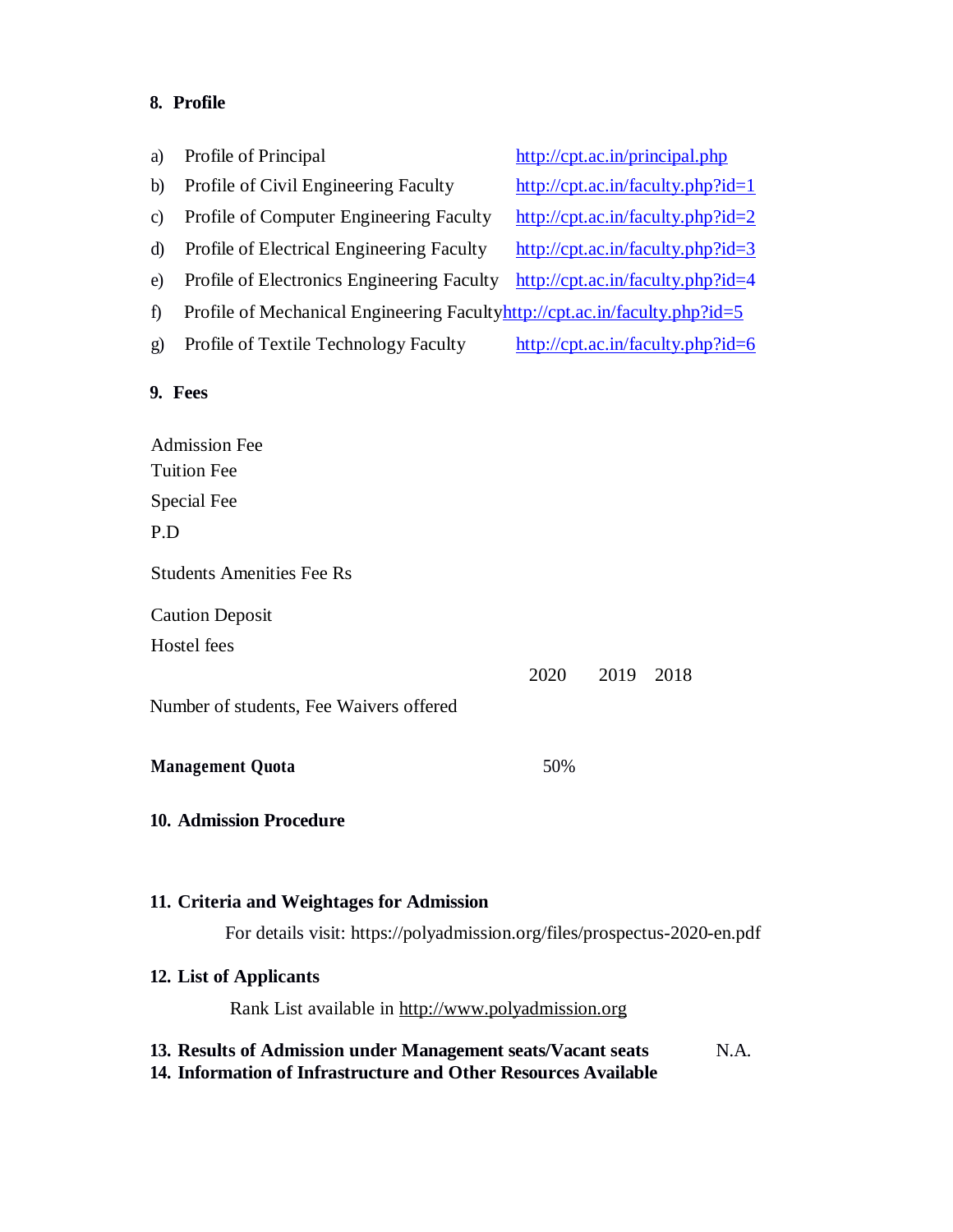#### **Infrastructure details**

| <b>Administrative Area</b> |              |  |  |  |
|----------------------------|--------------|--|--|--|
| <b>Section</b>             | Area (Sq. M) |  |  |  |
| <b>Board Room</b>          | 23           |  |  |  |
| Principal room             | 30           |  |  |  |
| <b>Central Store</b>       | 32           |  |  |  |
| <b>Placement Office</b>    | 30           |  |  |  |
| Office All Inclusive       | 151          |  |  |  |
| <b>Exam Control Room</b>   | 30           |  |  |  |
| Pantry For Staff           | 10           |  |  |  |
| <b>Maintenance Room</b>    | 10           |  |  |  |
| House keeping              | 10           |  |  |  |
| Security                   | 10           |  |  |  |
| <b>Amenities Area</b>      |              |  |  |  |
| <b>Section</b>             | Area (Sq. M) |  |  |  |
| <b>Boys Common Room</b>    |              |  |  |  |
| Girls Common Room          |              |  |  |  |
| Cafeteria                  |              |  |  |  |
| <b>Stationary Store</b>    |              |  |  |  |
| First aid cum sick room    |              |  |  |  |
| <b>Instructional Area</b>  |              |  |  |  |
|                            |              |  |  |  |
|                            |              |  |  |  |
|                            |              |  |  |  |

**Library**

Facility Number of Titles No of Volumes No of National Journals E-Library facilities

#### **Computing Facilities**

Internet Bandwidth 50Mbps

Number of System

Total number of system connected by LAN

Major software packages available

System Software:

Application Software: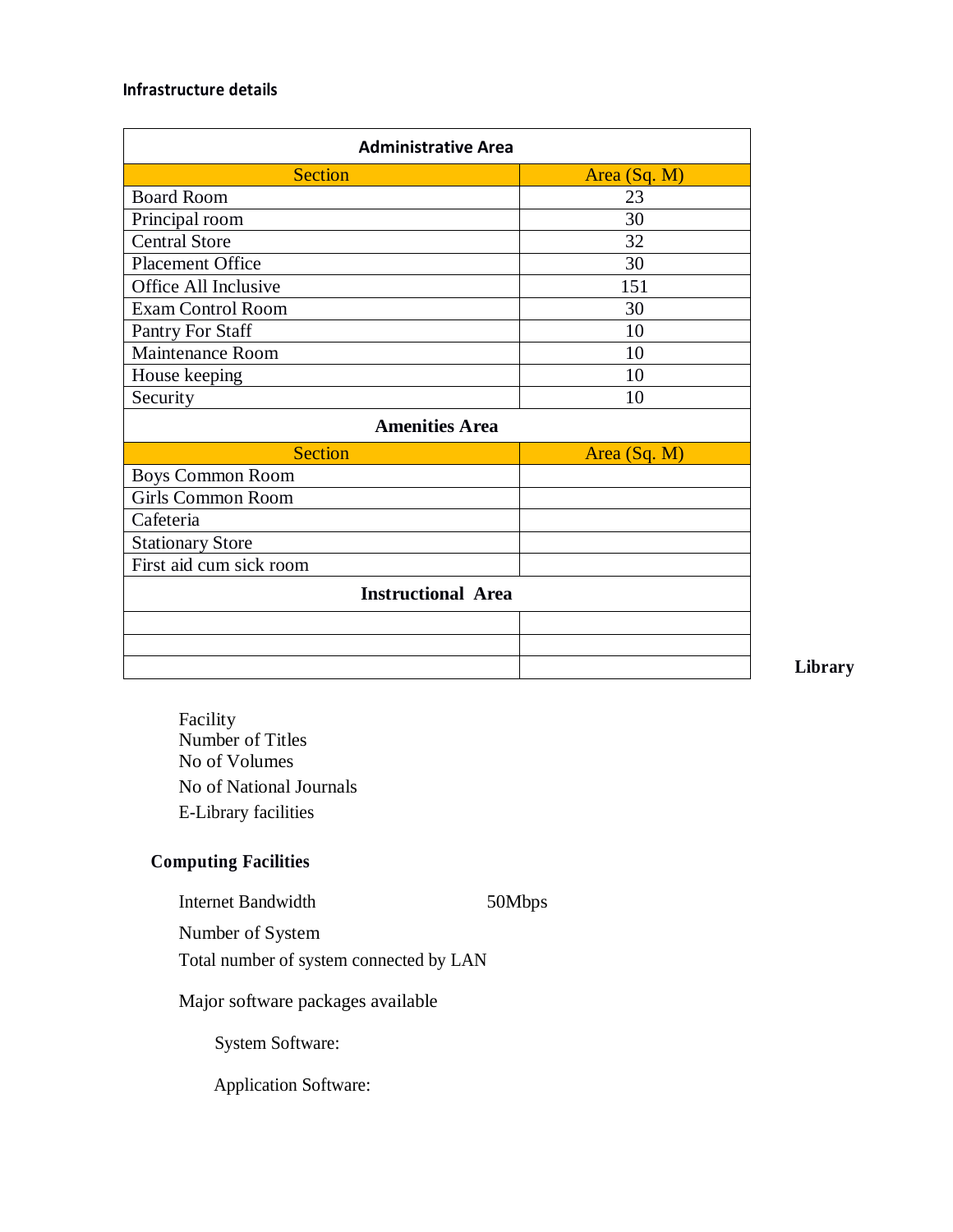#### **Innovation Cell**

| Innovation and Entrepreneurship |                                                 | IEDC Cell guides and assists students for |
|---------------------------------|-------------------------------------------------|-------------------------------------------|
| Development Club (IEDC)         | attaining project approvals and facilities from |                                           |
|                                 |                                                 | agencies of support system                |

#### **List of facilities available**

| <b>Games and Sports Facilities</b>       | Outdoorsportsfacilitiesareavailable                                                                                                                   |  |
|------------------------------------------|-------------------------------------------------------------------------------------------------------------------------------------------------------|--|
| <b>Extra-Curricular Activities</b>       | National Service Scheme (NSS)<br>activities<br>College Arts Festival                                                                                  |  |
| <b>Soft Skill Development Facilities</b> | Inter Polytechnic Arts Festival<br>FinishingSchoolProgrammeandCareer<br>Guidance<br>andPlacementCellfacilitatethesoftskill<br>development of students |  |

#### **Teaching Learning Process**

Curriculam and syllabus for each of the programmes as approved by the University:

| CivilEngineering                                     | http://www.sitttrkerala.ac.in/index.php?r=site%2Fdiploma-syllabus<br>$course\&prog=CE$ |  |  |  |  |
|------------------------------------------------------|----------------------------------------------------------------------------------------|--|--|--|--|
| <b>Mechanical Engineering</b>                        | http://www.sitttrkerala.ac.in/index.php?r=site%2Fdiploma-syllabus-<br>courses&prog=ME  |  |  |  |  |
| Electrical & Electronics                             | http://www.sitttrkerala.ac.in/index.php?r=site%2Fdiploma-                              |  |  |  |  |
| Engineeringsyllabus-courses&prog=EETextileTechnology |                                                                                        |  |  |  |  |

| Tool & Die Engineering | http://www.sitttrkerala.ac.in/index.php?r=site%2Fdiploma-syllabus- |  |  |
|------------------------|--------------------------------------------------------------------|--|--|
| $course\&prog=TD$      |                                                                    |  |  |
| Automobile Engineering | http://www.sitttrkerala.ac.in/index.php?r=site%2Fdiploma-syllabus- |  |  |
| $course\&prog=AU$      |                                                                    |  |  |

Academic Calendar of the University<http://www.sitttrkerala.ac.in/index.php?r=site%2Fhome> Internal Continuous Evaluation System Available Student's assessment of Faculty, System in place Feedback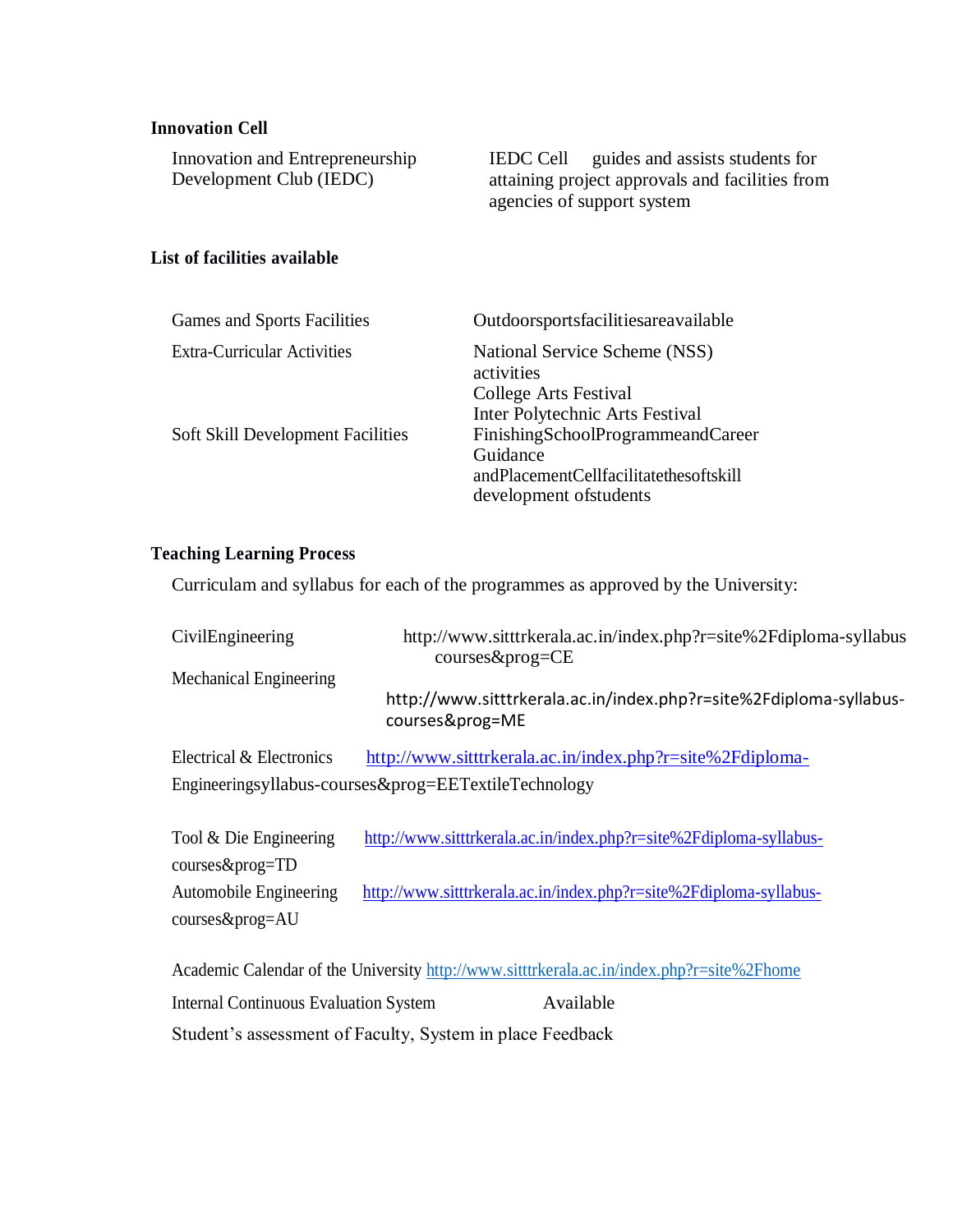# **15. Enrollment of students in the last 3years**

| 2019-20 | 2018-19 | 2017-18 |
|---------|---------|---------|
| 273     | 286     | 300     |

MOU

# SH ELECTRONICS INDIA PVT. LTD

JBM AUTO SYSTEM PVT. LTD

WONJIN AUTOPARTS INDIA PVT. LTD

WOORY AUTOMOTIVES INDIA PVT. LTD

UBITECH PVT. LTD